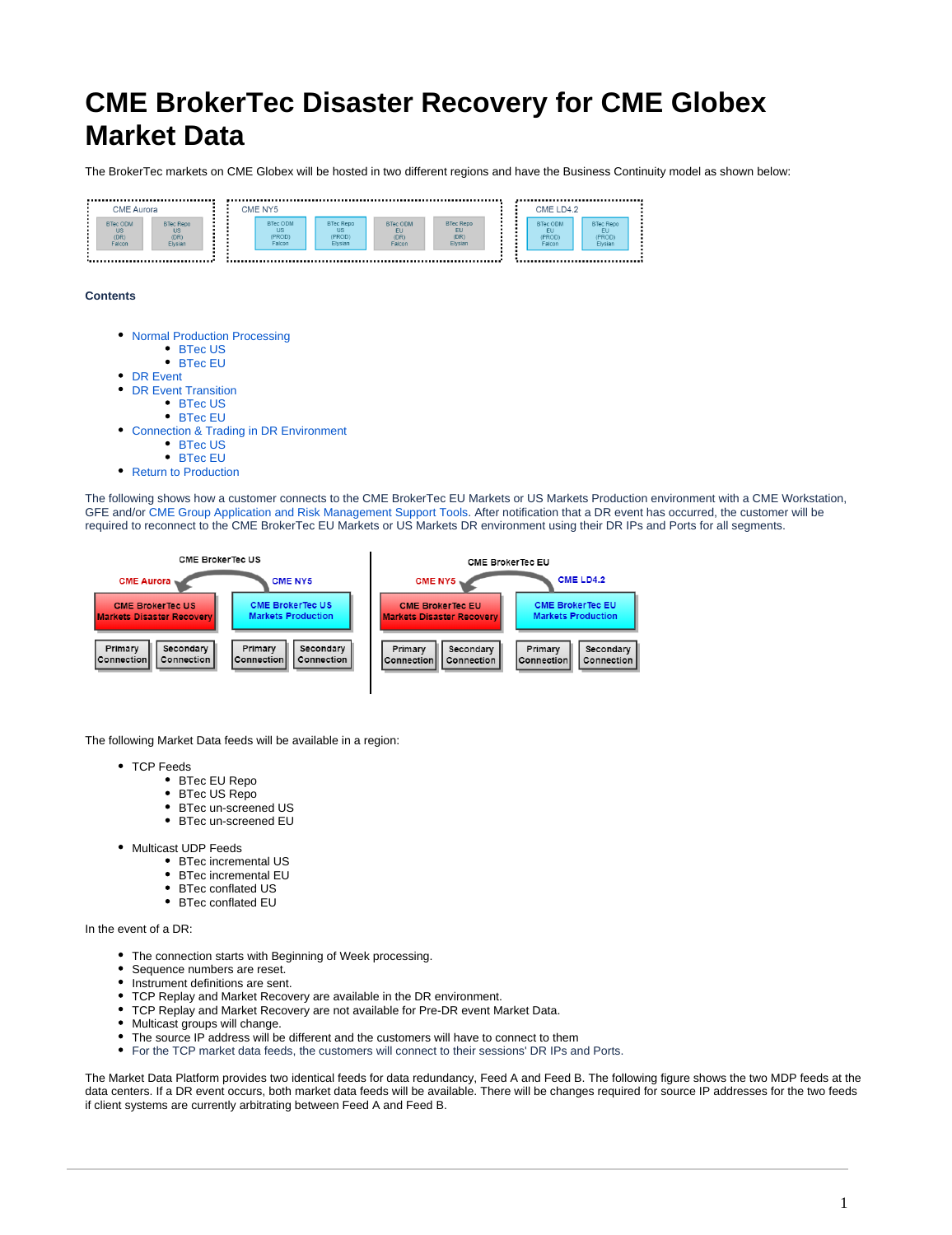## **Normal Production Processing**

The following figure displays a simplified version of the architecture in the normal Production Processing environment.

#### **BTec US**

<span id="page-1-0"></span>

**BTec EU**

<span id="page-1-1"></span>

In this state:

- Both Multicast feeds are available.
- TCP Replay and Market Recovery are available.
- TCP Market Data feeds are available.

### <span id="page-1-2"></span>**DR Event**

As quickly as feasible, GCC will declare a DR event using the [notification procedure](https://www.cmegroup.com/confluence/display/EPICSANDBOX/CME+Globex+Disaster+Recovery+Process#CMEGlobexDisasterRecoveryProcess-DisasterRecoveryEventNotification).

## <span id="page-1-3"></span>**DR Event Transition**

After the DR event, the architecture changes during the Transition to DR Environment stage depicted in the following figure.

#### <span id="page-1-4"></span>**BTec US**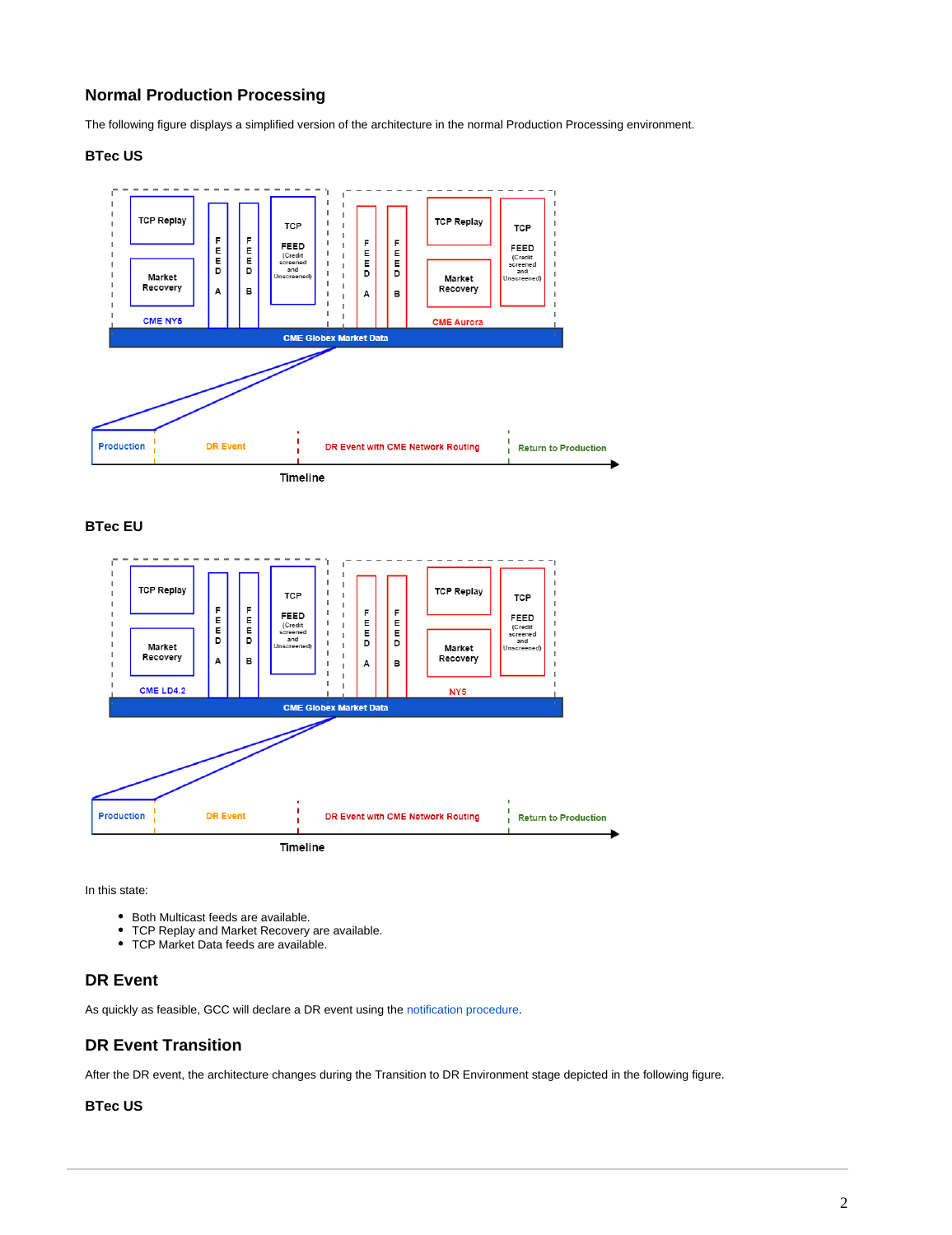

#### **BTec EU**

<span id="page-2-0"></span>

In this state:

- Multicast Feeds A and B are not available.
- TCP Replay and Market Recovery are not available.
- TCP Market Data feeds are not available.
- GCC will communicate DR event status and timeline to begin the Market Opening.

## <span id="page-2-1"></span>**Connection & Trading in DR Environment**

After moving to Connection & Trading in the DR Environment, the architecture is depicted in the following figure.

#### <span id="page-2-2"></span>**BTec US**